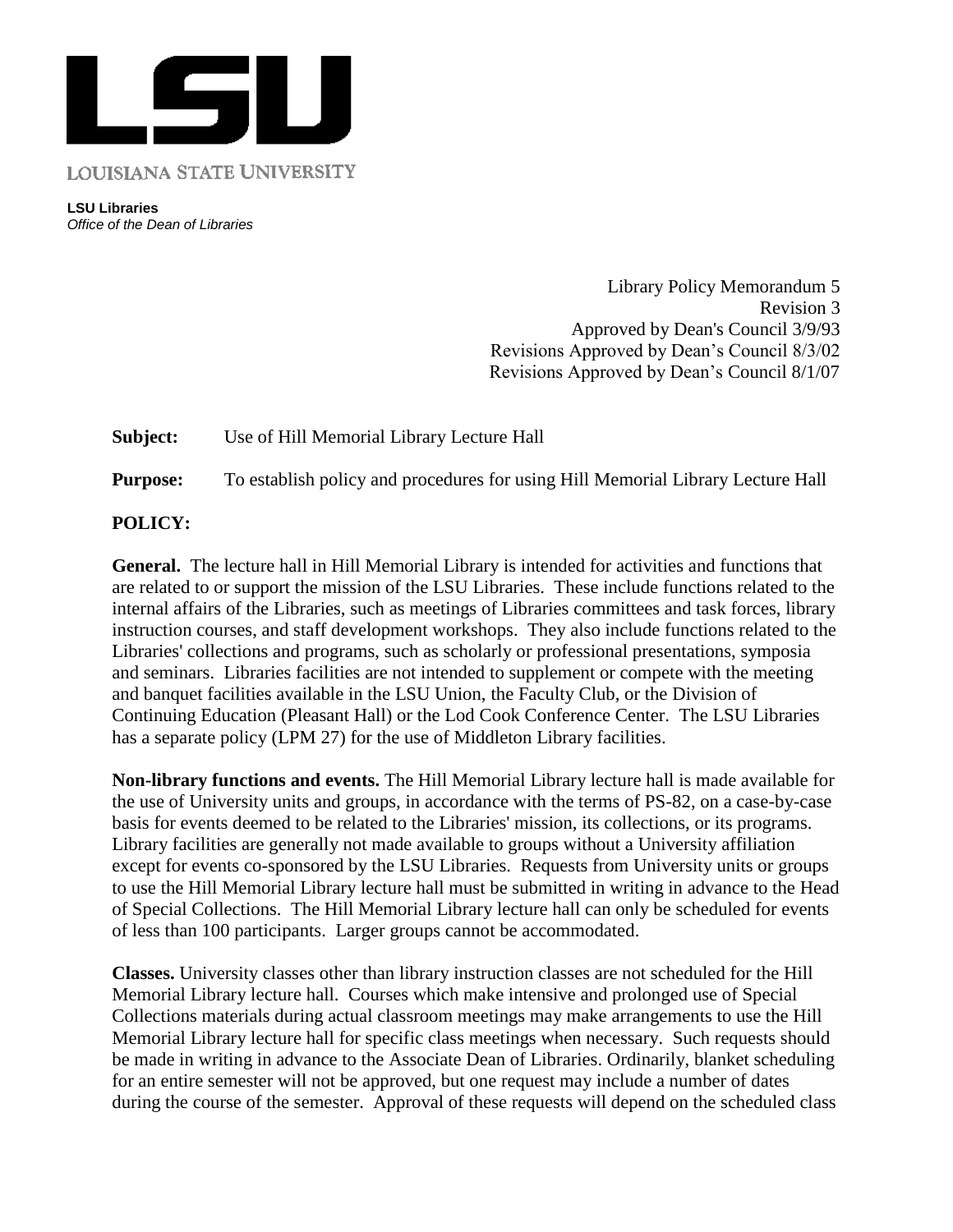time.

**Food and Beverages.** Food service is incompatible with Hill Memorial Library; it can cause damage to library materials, buildings and equipment, and it will attract insects and other pests that are harmful to library materials. Great care must be used in managing events in which food and beverages are served; extra efforts must be taken to ensure that the facility is thoroughly cleaned and any debris removed. Such events will therefore not normally be approved for the Hill Memorial Library lecture hall, except when those events are sponsored or co-sponsored by the LSU Libraries in support of its goals and programs. Exceptions for events sponsored by a University unit or group may be made only with advance written approval by the Associate Dean of Libraries. When such events are approved, the sponsoring unit or group will be responsible for all catering arrangements and clean-up, and will reimburse the Libraries for any damages or costs incurred as a result of the event. Catering on the LSU campus is governed by PS-60 and all catered events must adhere to that policy. Service of beverages other than coffee and soft drinks will be considered as food service and must be approved in advance. The sponsoring unit or group is responsible for compliance with State law and University regulations regarding alcoholic beverages.

**Hours.** Events may be scheduled for the Hill Memorial Library lecture hall only during the hours that Hill Memorial Library is open: Monday through Friday 9 AM to 5 PM, and Saturdays 9 AM to 1 PM. Attendees must exit the building by 5 PM on weekdays or 1 PM on Saturday. Only Libraries sponsored events may be scheduled for non-regular hours.

**Security.** The Libraries reserves the right to require the provision of additional security staff, including retaining the services of off-duty LSU Campus Police Officers, for events, involving large numbers of people, and/or posing special risks for Libraries collections or exhibitions. Any such arrangements will be made at the expense of the sponsoring unit or group.

**Fees.** When events sponsored by a University unit or group are approved for the Hill Memorial Library lecture hall, the sponsoring unit or group will reimburse the Libraries for any and all costs incurred for set-up, furniture or equipment, additional security, and cleanup, as required at the discretion of the Libraries.

## **PROCEDURES:**

**General.** Faculty and staff of the LSU Libraries may use the Hill Memorial Library lecture hall for activities and functions related to the Libraries' mission, including such events as meetings of Libraries committees and task forces, library instruction courses, and staff development workshops, simply by scheduling the use of the lecture hall in advance with the Facilities Manager of Hill Memorial Library (phone 225-578-6548, fax 225-578-9425).

**Request by University units or groups.** Requests from all non-Libraries' units or groups for the use of the Hill Memorial Library lecture hall must be made in writing to the Associate Dean of Libraries, at least one week in advance of the proposed event. Prior to submitting a request it is advisable to check on the availability of the requested facility with the Facilities Manager (578-6551). The Facilities Manager may tentatively place the event on the calendar, subject to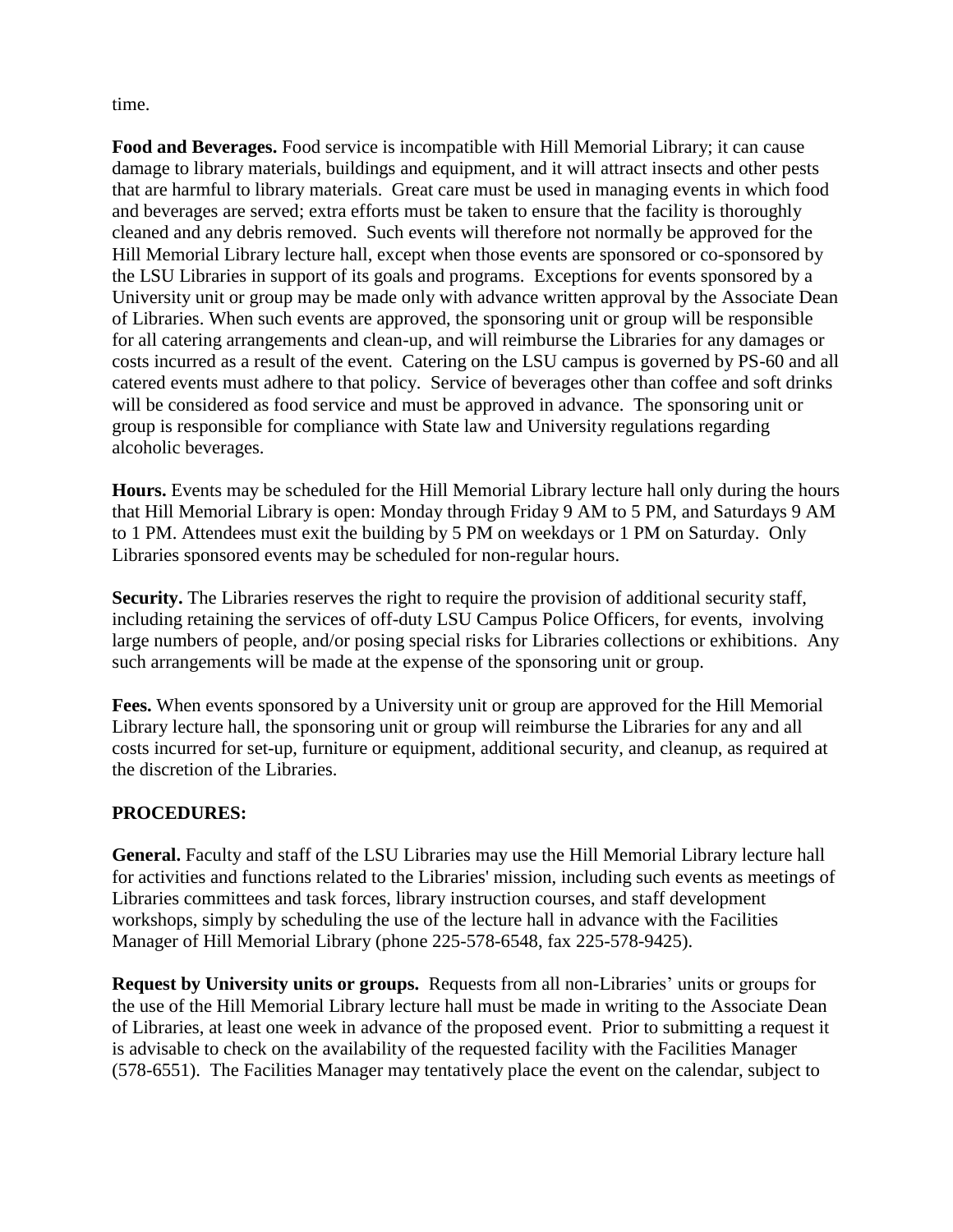

## **LOUISIANA STATE UNIVERSITY**

**LSU Libraries** *Office of the Dean of Libraries*

subsequent review and approval.

## **A form requesting the following information will be faxed to anyone asking to reserve the Hill Memorial Library lecture hall:**

- the name of the unit or group sponsoring the activity;
- the times for which the lecture hall is requested within the hours of 9 AM to 5 PM Monday through Friday or 9 AM to 1 PM on Saturdays.
- the nature of the event of function for which the use of the lecture hall is requested, specifying the way in which the event in question is related to the collections or programs of the Libraries and giving the names, institutional affiliation, and presentation title/topic for all speakers;
- the kind of set-up requested (e.g. 100 chairs theater style);
- any audio-visual equipment required must be provided by the sponsoring group through LSU Center for Instructional Media Services (578-1135);
- any intention to serve beverages, stipulating the kind of beverages and the arrangements for catering and clean-up;
- any intention to request permission to serve food of any kind, stipulating the kind of food and the arrangements for catering and clean-up;
- any other special arrangements;

**Approvals.** The Hill Memorial Library Facilities Manager will notify the individual or group in writing of the disposition of the request. When requests are approved, it remains the responsibility of the sponsoring unit or group to work with the Facilities Manager to confirm scheduled use of the lecture hall, to make all necessary arrangements prior to the event, and to clean up the lecture hall after the event. Failure to comply with the above policies and procedures will result in rejection of subsequent requests to use the Hill Memorial Library lecture hall.

**Fees.** When events sponsored by a University unit or group are approved for the Hill Memorial